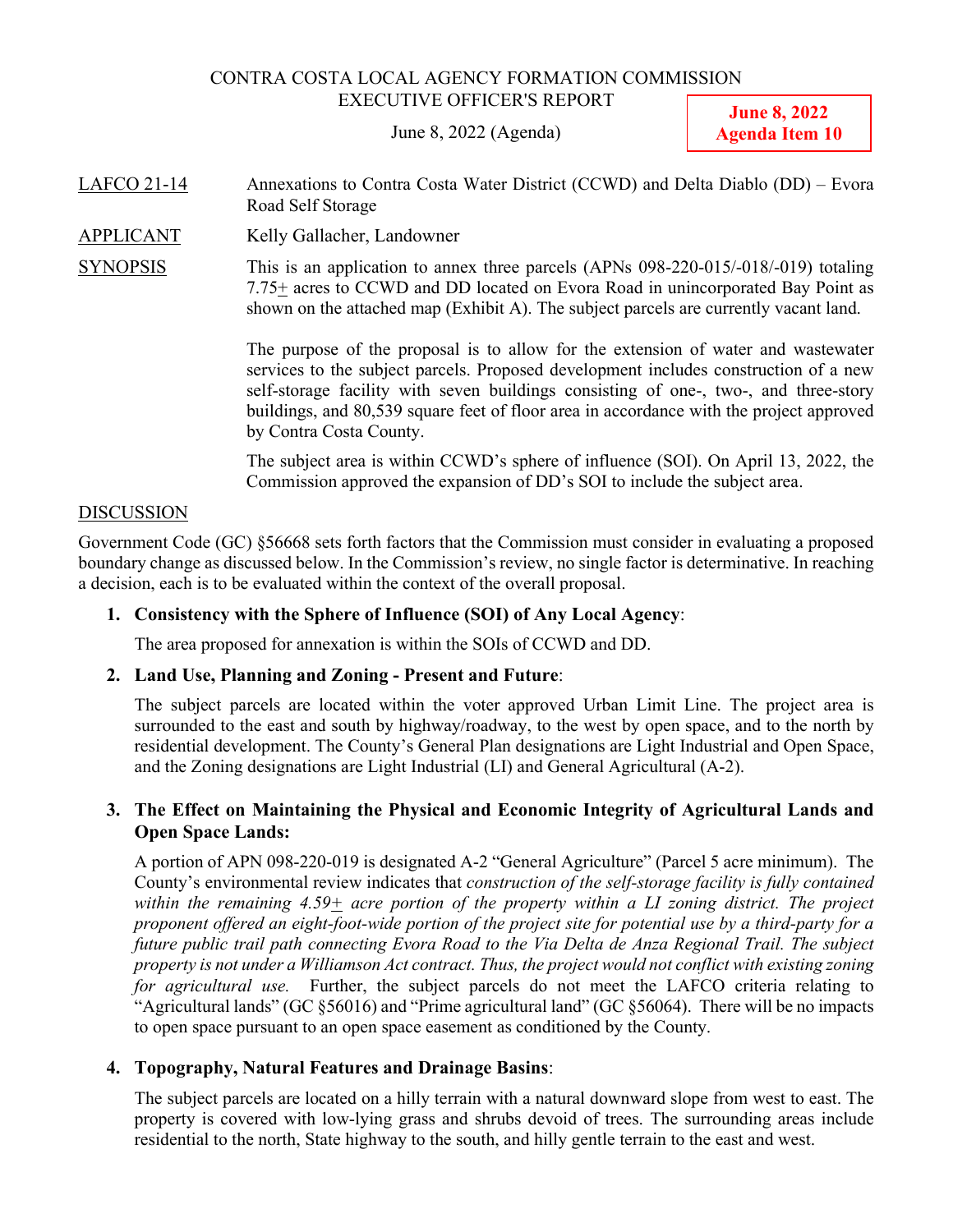### **5. Population and Fair Share of Regional Housing**:

Proposed use of the subject property is construction of self-storage facilities. There is no population increase associated with the proposed development, and no housing is included in the project.

#### **6. Governmental Services and Controls - Need, Cost, Adequacy and Availability**:

If a proposal for a change of organization or reorganization is submitted, the applicant shall also submit a plan for providing services within the affected territory (GC §56653). A plan for services is included with the application. The plan shall include all the following information and any additional information required by the Commission or the Executive Officer:

- (1) An enumeration and description of the services to be extended to the affected territory.
- (2) The level and range of those services.
- (3) An indication of when those services can feasibly be extended to the affected territory.
- (4) An indication of any improvement or upgrading of structures, roads, sewer or water facilities, or other conditions the local agency would impose or require within the affected territory if the change of organization or reorganization is completed.
- (5) Information with respect to how those services will be financed.

The annexation area is currently served by various local agencies including, but not limited to, Contra Costa County and Contra Costa County Fire Protection District.

The subject parcels are located adjacent to Delta Diablo's service area. DD provides wastewater conveyance and treatment services serving over 215,000 residents in Antioch, Pittsburg, and Bay Point within 54+ square miles. DD treats 13 million gallons of wastewater daily focusing on exemplary regulatory compliance, innovative, and sustainable approaches.

DD owns, operates, and maintains five pump stations, one diversion facility, 76+ miles of force mains, gravity interceptors, and sewer mains that convey wastewater flows from Antioch, Pittsburg, and Bay Point to DD's wastewater treatment plant. DD also owns, operates, and maintains a recycled water facility along with the associated 16 miles of pipeline, which provide recycled water service to customers in Antioch and Pittsburg.

Regarding the Evora Storage Facility Project, DD staff understands that the project will have a low wastewater demand (two offices, one bathroom). DD anticipates wastewater demand will be approximately 200 gallons per day and will not have an adverse effect on DD's capacity.

Annexation to DD is needed to allow the project site to connect to the existing sewer lines located within St. Raphael Drive. The applicant proposes extending a sanitary sewer line from the subject property to the existing sewer line at the St. Raphael Drive right-of-way which is 214+ linear feet north of the project site. DD provided a letter indicating that they will provide sanitary sewer services to the annexation area subject to specified conditions.

#### **8**. **Timely Availability of Water and Related Issues:**

Pursuant to the CKH, LAFCO must consider the timely and available supply of water in conjunction with a boundary change proposal. Contra Costa LAFCO policies state that any proposal for a change of organization that includes the provision of water service shall include information relating to water supply, storage, treatment, distribution, and waste recovery; as well as adequacy of services, facilities, and improvements to be provided and financed by the agency responsible for the provision of such services, facilities, and improvements.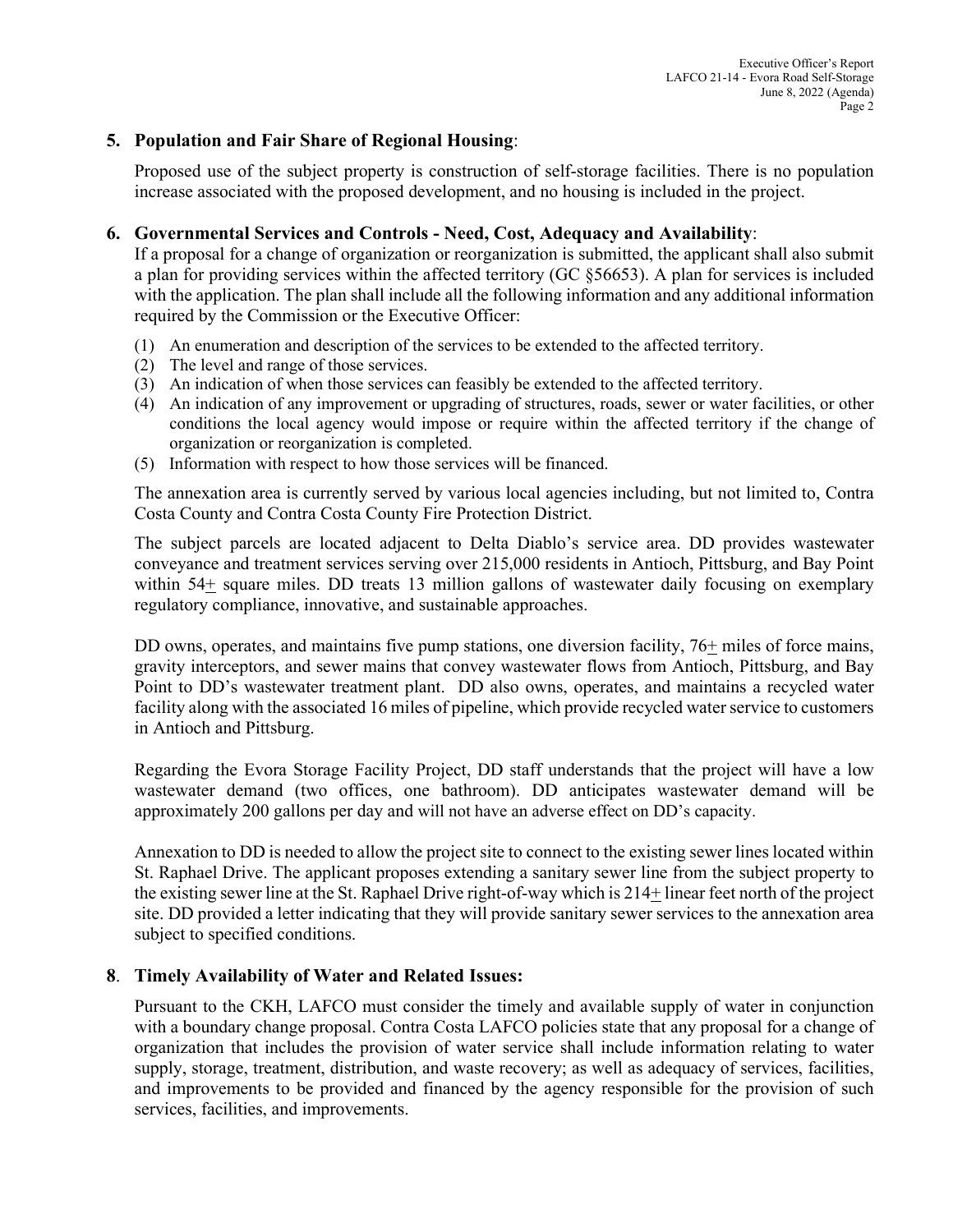Regarding **water service**, retail water will be provided by the Golden State Water Company. Contra Costa Water District will provide wholesale water to the subject area subject to conditions. CCWD's boundary encompasses 220+ square miles in central and eastern Contra Costa County. CCWD's untreated water service area includes Antioch, Bay Point, Oakley, Pittsburg, and portions of Brentwood and Martinez. The District's treated water service area includes Clayton, Clyde, Concord, Pacheco, Port Costa, and parts of Martinez, Pleasant Hill, and Walnut Creek. CCWD also treats and delivers water to the City of Brentwood, Golden State Water Company (Bay Point), Diablo Water District (Oakley), and the City of Antioch. CCWD provides treated water service to approximately 250,000 residents and untreated water service that supports approximately 250,000 residents for a total population of approximately 500,000 (61,858 treated and 346 untreated water connections). The primary sources of water are the United States Bureau of Reclamation (USBR) Central Valley Project (CVP) and delta diversions. One of CCWD's prerequisites for service, including future annexation, is inclusion in the CVP service area. The CVP inclusion review is a separate process and requires specific environmental documents. Subsequent to LAFCO's annexations, CCWD will proceed with the CVP inclusion review.

Water system and infrastructure to serve the development project includes minimal new pipeline infrastructure to serve the project. Domestic water usage for the facility will be relatively small at the site as there are limited water fixtures. Given the size of the facility and area, CCWD staff anticipates water usage would not exceed three-acre feet per year assuming the area around facility is irrigated for landscaping. The water demand for the subject project is accounted for in CCWD 2020 Urban Water Management Plan.

CCWD provided a letter indicating that they have capacity to provide wholesale water to the serve annexation area subject to specified conditions. The CCWD letter also noted that the project will need a separate domestic meter, may also require a separate irrigation service (if the landscape area requiring irrigation is greater than 200 square feet), and may need fire hydrants.

Costs associated with wastewater and water infrastructure, including capital improvements, operation, and ongoing maintenance will be funded by the developer.

#### **9. Assessed Value, Tax Rates, and Indebtedness**:

The annexation area is within tax rate area 79004. The assessed value for the annexation area is \$425,000 (2021-22 roll). The territory being annexed shall be liable for all authorized or existing taxes and bonded debt comparable to properties presently within the annexing agencies.

#### **10. Environmental Impact of the Proposal**:

In 2021, Contra Costa County, as Lead Agency, prepared and approved an Initial Study/Mitigated Negative Declaration (MND) in conjunction with the Evora Road Self-Storage Facility Project. The environmental factors potentially affected by this project include Aesthetics, Biological Resources, Geology/Soils, Noise, Cultural Resources, and Air Quality. The County's MND notes that although the project could have a significant effect on the environment, there will be no significant effects because revisions in the project have been made or agreed to by the project proponent

#### **11. Landowner Consent and Consent by Annexing Agency**:

The landowner is the applicant and consents to the proposed annexation.

#### **12. Boundaries and Lines of Assessment**:

The annexation area is within CCWD's SOI and is now within DD's SOI as approved by the Commission on April 13, 2022. A map and legal description to implement the proposed annexation were received and are subject to final approval by the County Surveyor.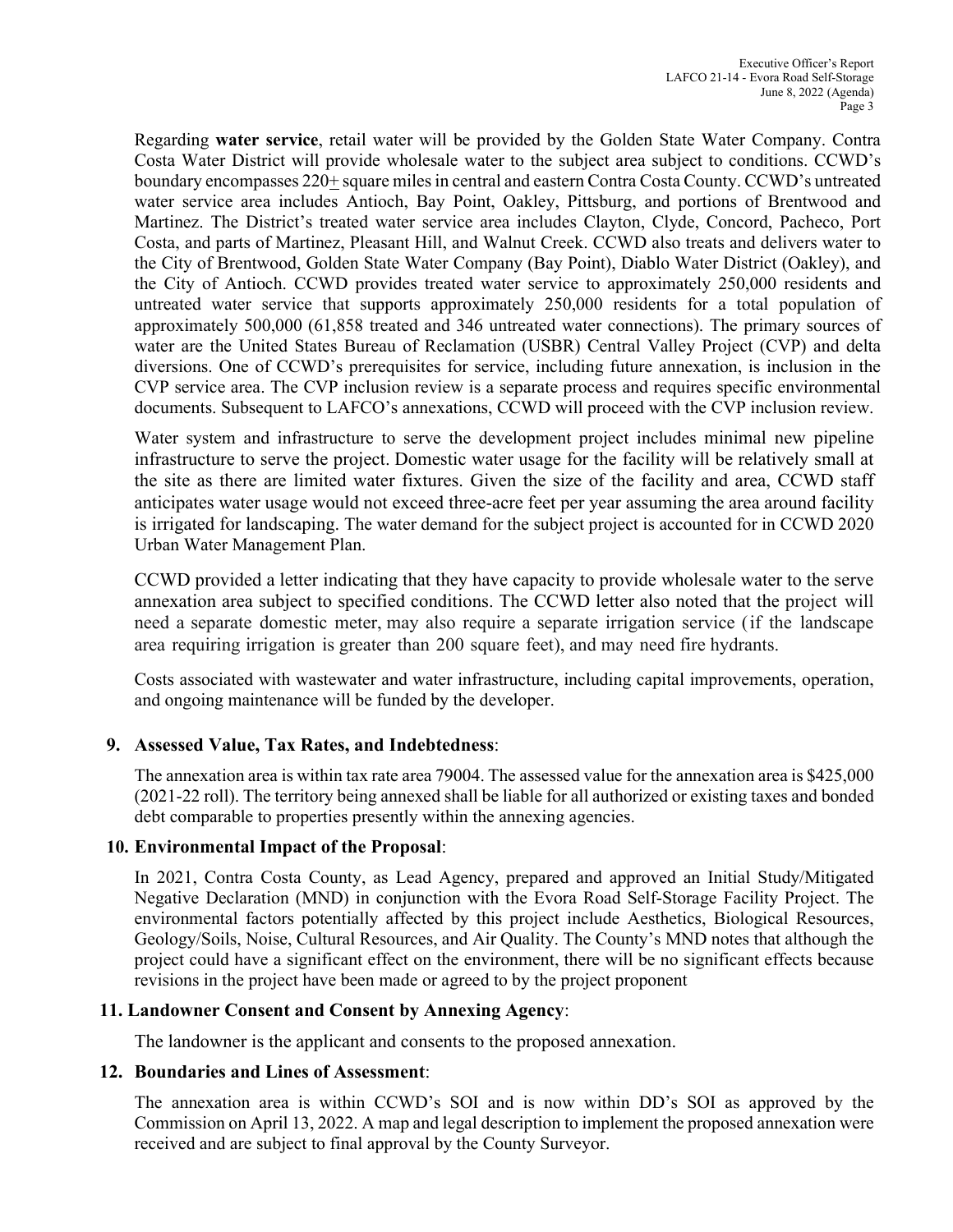#### **13. Environmental Justice**:

LAFCO is required to consider the extent to which proposals for changes of organization or reorganization will promote environmental justice. As defined by statute, "environmental justice" means the fair treatment of people of all races, cultures, and incomes with respect to the location of public facilities and the provision of public services. The proposed annexation is not expected to promote or discourage the fair treatment of minority or economically disadvantaged groups.

#### **14. Disadvantaged Communities:**

In accordance with State legislation, local agencies and LAFCOs are required to plan for disadvantaged unincorporated communities (DUCs). Many of these communities lack basic infrastructure, including streets, sidewalks, storm drainage, clean drinking water, and adequate sewer service. LAFCO actions relating to Municipal Service Reviews, SOI reviews/amendments, and annexations must take into consideration DUCs, and specifically the adequacy of public services, including sewer, water, and fire protection needs or deficiencies, to these communities. According to the County Department of Conservation and Development, the annexation area is not within a DUC.

### **15. Comments from Affected Agencies/Other Interested Parties:**

Pursuant to LAFCO law, all registered voters and landowners within the proposal area and within 300 feet of the exterior boundaries of the area(s) were sent written notice of the LAFCO hearing. County Elections confirmed there are zero registered voters in the subject area; therefore, the subject area is considered uninhabited. The affected landowner consents to the annexation.

To date, LAFCO received one phone call from a surrounding landowner/voter expressing concerns with the development project but not the annexation; therefore, the protest hearing is hereby waived pursuant to GC §56663.

#### **16. Regional Transportation and Regional Growth Plans**:

In its review of a proposal, LAFCO shall consider a regional transportation plan adopted pursuant to GC  $§65080$  [GC  $§56668(g)$ ]. Further, the Commission may consider the regional growth goals and policies established by a collaboration of elected officials only, formally representing their local jurisdictions in an official capacity on a regional or sub regional basis (GC §56668.5). Regarding these sections, LAFCO looks at consistency of the proposal with the regional transportation and other regional plans affecting the Bay Area.

SB 375, a landmark state law, requires California's regions to adopt plans and policies to reduce the generation of greenhouse gases (GHG), primarily from transportation. To implement SB 375, the Association of Bay Area Governments (ABAG) and the Metropolitan Transportation Commission (MTC), in July 2013, adopted Plan Bay Area as the "Regional Transportation Plan and Sustainable Communities Strategy" for the San Francisco Bay Area through 2040. Plan Bay Area focuses on where the region is expected to grow and how development patterns and the transportation network can work together to reduce GHG emissions. The Plan's key goals are to reduce GHG emissions by specified amounts; and plan sufficient housing for the region's projected population over the next 25 years.

In October 2021, ABAG and MTC adopted *Plan Bay Area 2050*, which serves as the Bay Area's official long-range plan for housing, economic development, transportation, and environmental resilience for the next four years. While prior iterations of *Plan Bay Area* focused on transportation and housing, the 2050 plan expands the scope introducing strategies for long-term economic development and environmental resilience, while meeting federal and state requirements.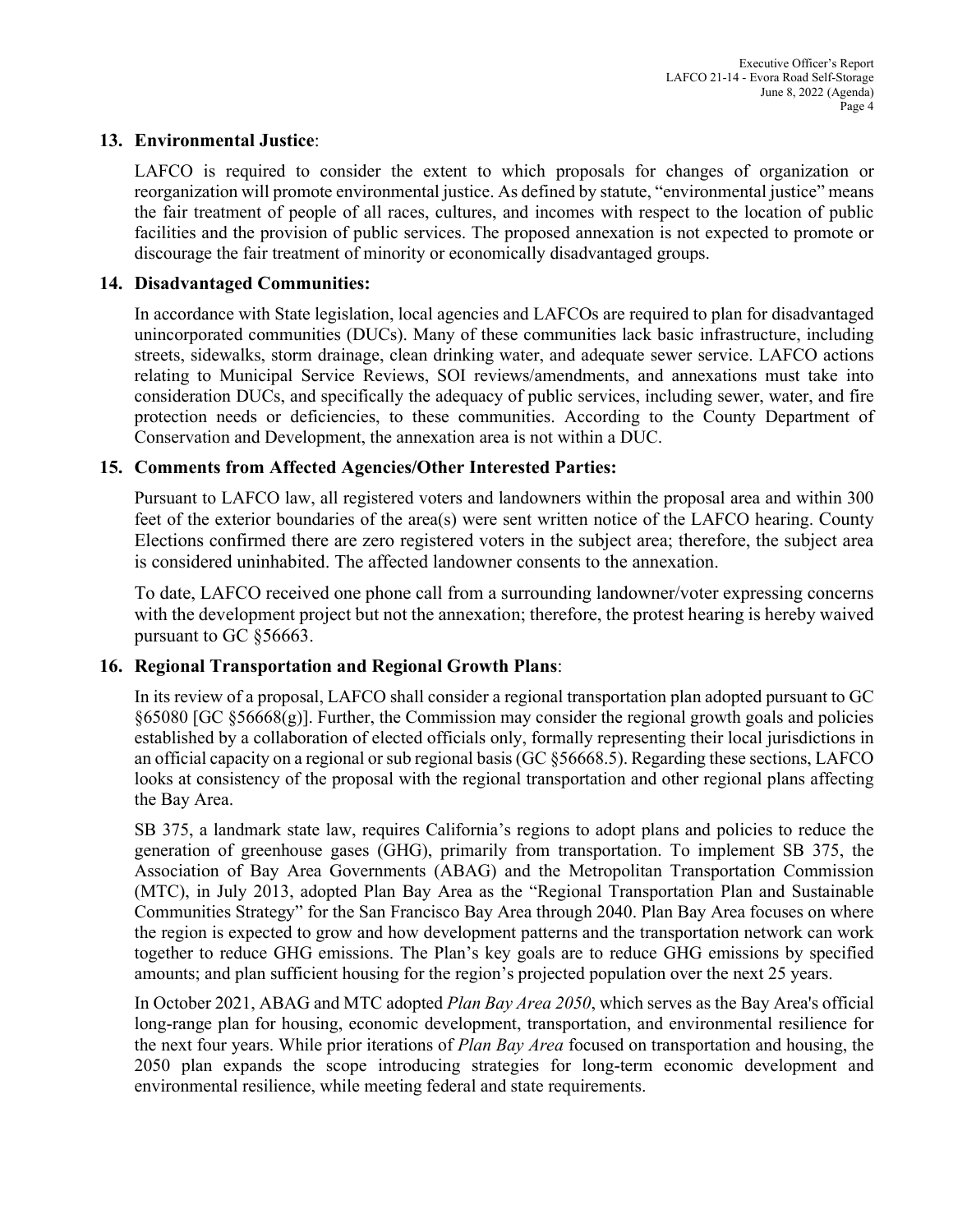## ALTERNATIVES FOR COMMISSION ACTION

After consideration of this report and any testimony or additional materials submitted, the Commission should consider taking one of the following actions:

- **Option 1** Adopt this report and approve LAFCO Resolution No. 21-14 (Attachment 1), making CEQA findings and approving the proposal, to be known as *Annexations to Contra Costa Water District and Delta Diablo – Evora Road Self-Storage Project.*
- **Option 2** Adopt this report and DENY the proposal.
- **Option 3** If the Commission needs more information, CONTINUE this matter to a future meeting.

# RECOMMENDED ACTION: **Approve Option 1**

 $\overline{a}$ 

# LOU ANN TEXEIRA, EXECUTIVE OFFICER CONTRA COSTA LOCAL AGENCY FORMATION COMMISSION

### Exhibit

- A. 21-14 Annexation to Contra Costa Water District Evora Road Self Storage
- B. 21-14 Annexation to Delta Diablo Evora Road Self Storage

# Attachment

- 1. Draft LAFCO Resolution 21-14
- c: Kelly Gallacher, Applicant Izzat Nashashibi, Humann Company Brian Thomas, Delta Diablo Thanh Vo, Delta Diablo Mark Seedall, Contra Costa Water District Syd Sotoodeh, Contra Costa County Department of Conservation and Development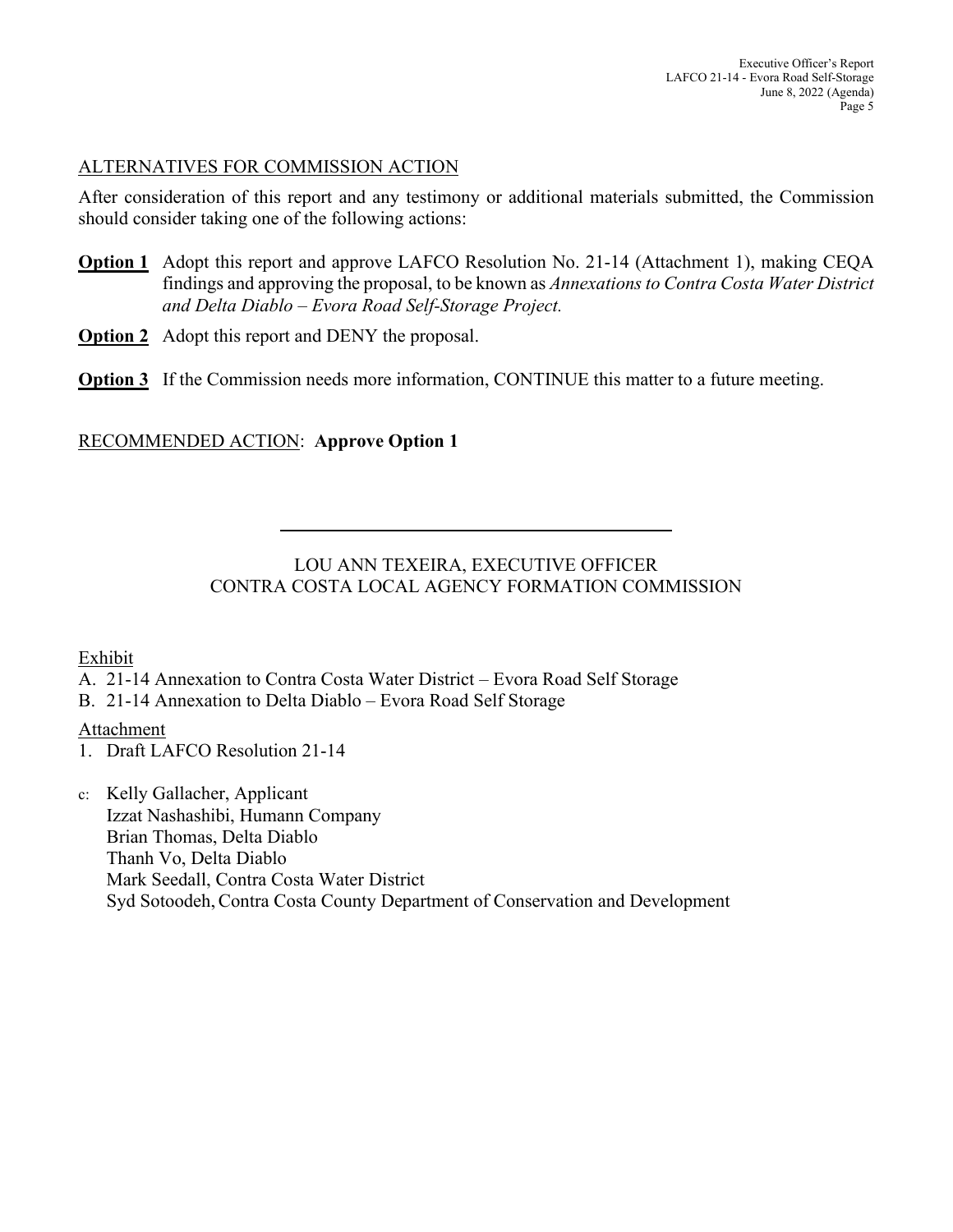

LAFCO 21-14 Annexation to Contra Costa Water District (CCWD) – Evora Road Self Storage

30 Muir R oad , Martine z, CA 94553 37:59:41.791N 122:07:03.756W

reproduced in its current state if the source is cited. Users of this map agree to read and accept the County of Contra Costa disclaimer of liability for geographic information.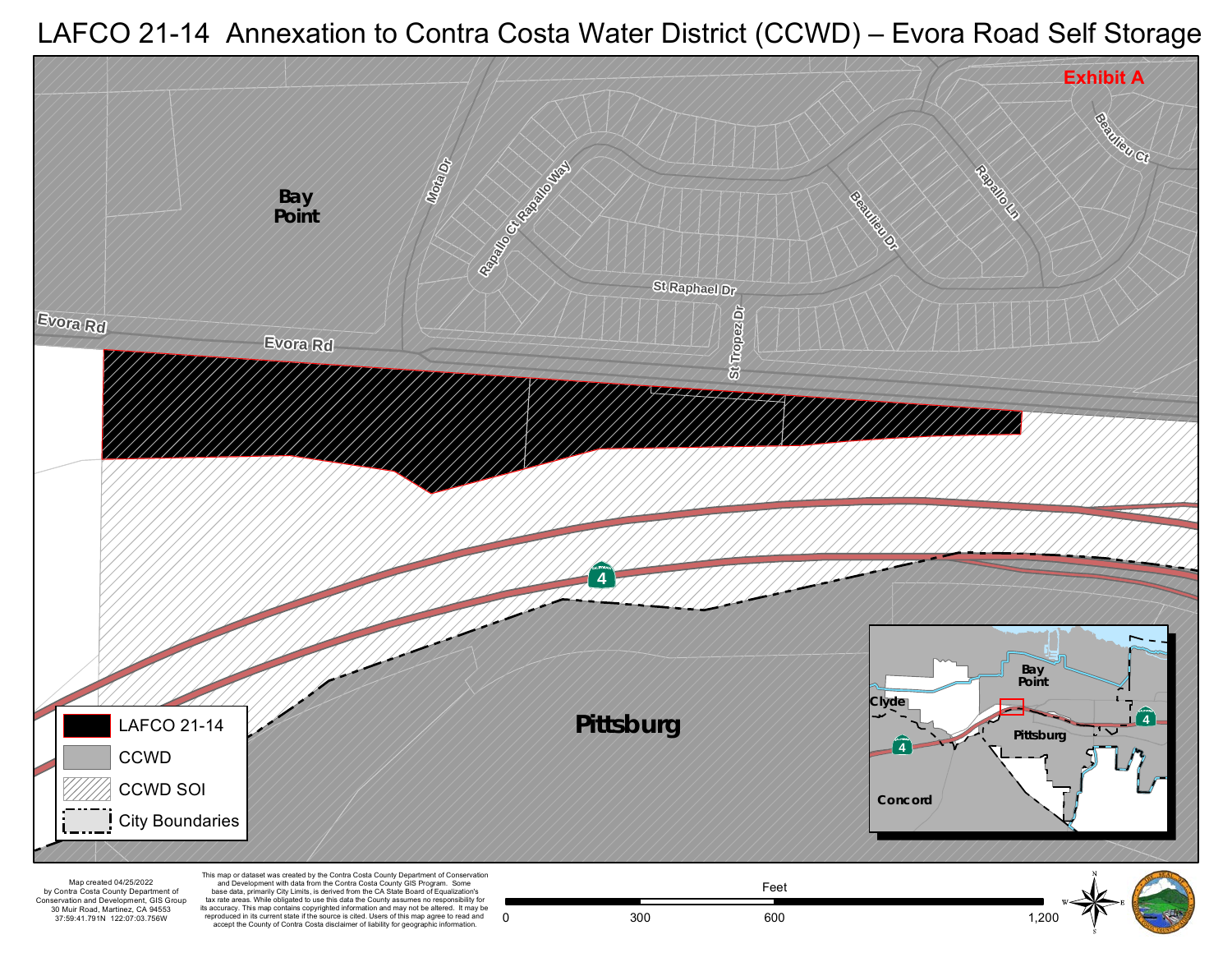LAFCO 21-14 Annexation to Delta Diablo - Evora Road Self Storage Exhibit B

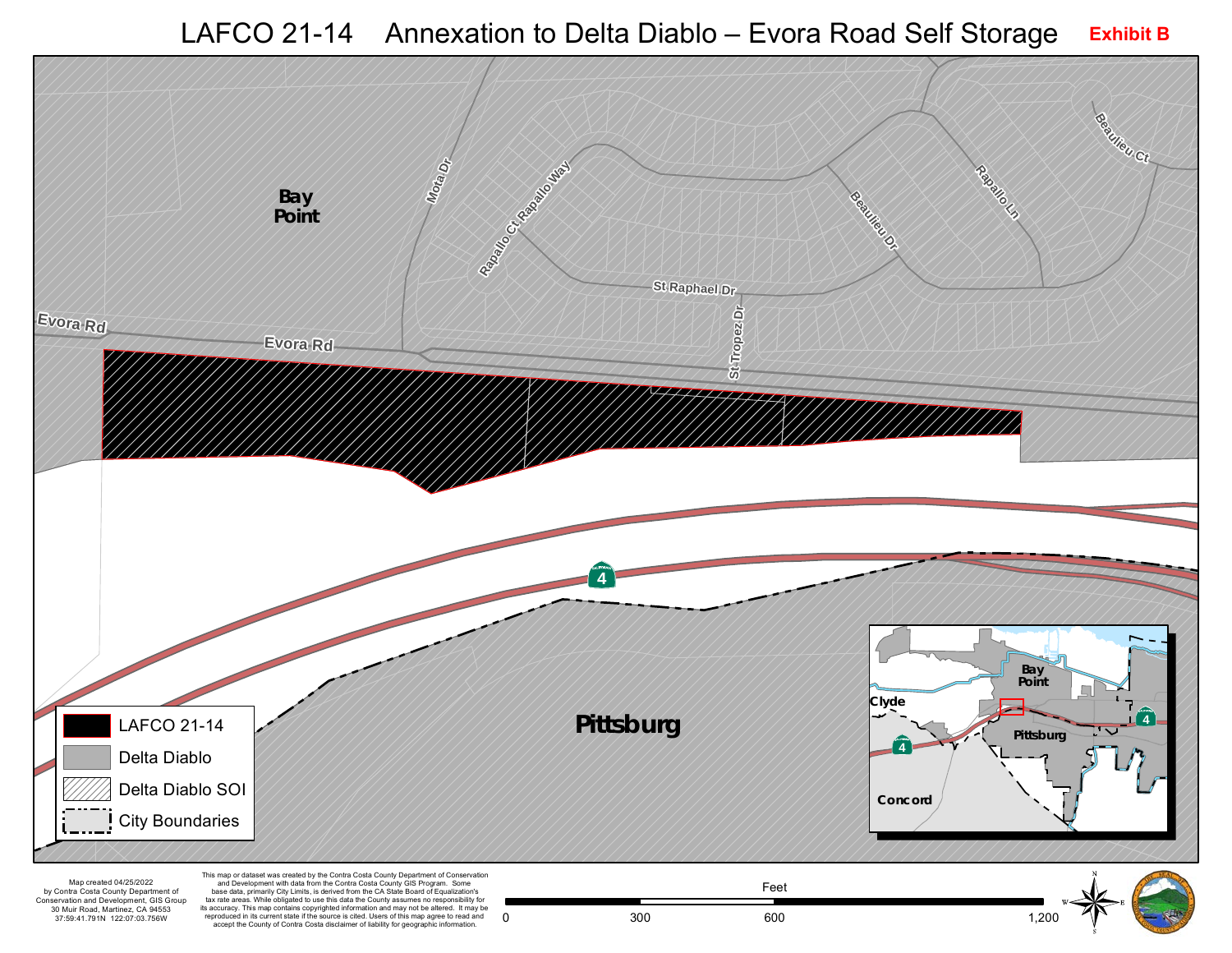#### **RESOLUTION NO. 21-14**

### **RESOLUTION OF THE CONTRA COSTA LOCAL AGENCY FORMATION COMMISSION MAKING DETERMINATIONS AND APPROVING ANNEXATIONS TO CONTRA COSTA WATER DISTRICT AND DELTA DIABLO EVORA ROAD SELF STORAGE**

**WHEREAS**, the above-referenced proposal was filed with the Executive Officer of the Contra Costa Local Agency Commission pursuant to the Cortese-Knox-Hertzberg Local Government Reorganization Act (§56000 et seq. of the Government Code); and

**WHEREAS**, the Executive Officer examined the application and executed her certification in accordance with law, determining and certifying that the filing is sufficient; and

**WHEREAS**, at the time and in the manner required by law, the Executive Officer gave notice of the Commission's consideration of the proposal; and

**WHEREAS**, the Executive Officer reviewed available information and prepared a report including her recommendations therein, and the report and related information were presented to and considered by the Commission; and

**WHEREAS**, at a public hearing held on June 8, 2022, the Commission heard, discussed, and considered all oral and written testimony related to the proposal including, but not limited to, the Executive Officer's report and recommendations, the environmental documents and determinations, applicable General and Specific Plans, consistency with the spheres of influence, and related factors and information including those contained in Gov. Code §56668; and

**WHEREAS**, information satisfactory to the Commission has been presented that no affected landowners/registered voters within the subject area object to the proposal; and

**WHEREAS**, the applicant has delivered to LAFCO an executed indemnification agreement providing for the applicant to indemnify LAFCO against any expenses arising from any legal actions to challenge the annexation; and

**WHEREAS**, the Local Agency Formation Commission determines the proposal to be in the best interest of the affected area and the organization of local governmental agencies within Contra Costa County.

#### **NOW, THEREFORE**, the Contra Costa Local Agency Formation Commission **DOES HEREBY RESOLVE, DETERMINE AND ORDER** as follows:

1. The Commission is a Responsible Agency under the California Environmental Quality Act (CEQA), and in accordance with CEQA, considered the environmental effects of the project as shown in Contra Costa County's Initial Study/Mitigated Negative Declaration. The Commission finds that all changes or alterations in the project that avoid or substantially lessen its significant environmental effects are within the responsibility and jurisdiction of the County and not LAFCO, and that changes have been, or can and should be, adopted by the County as the lead agency.